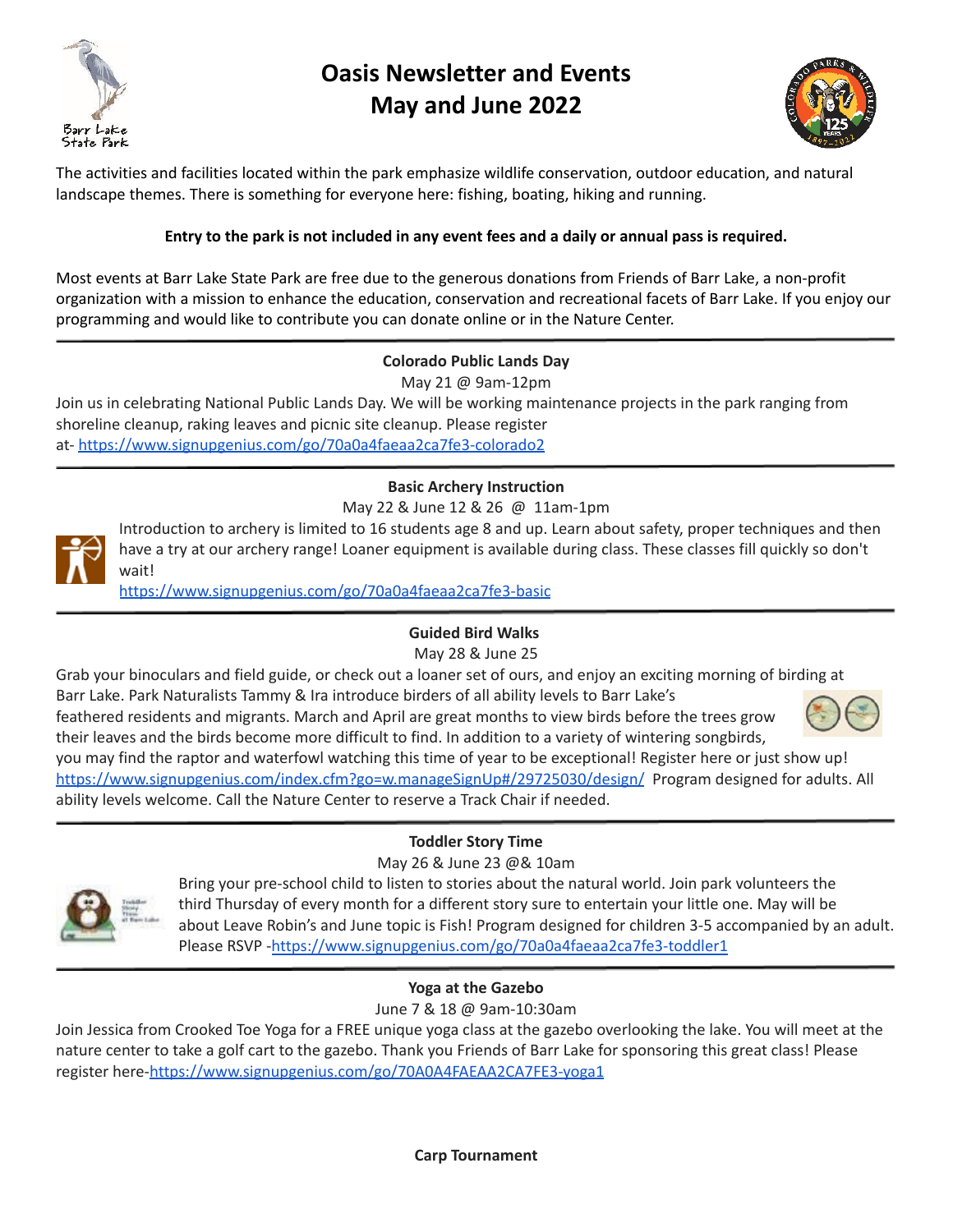#### June 12 @ 8am-4pm

25 boat limit with 25 fishing from shore limit. Only carp are weighed and counted. Must have a Colorado fishing license. Prizes: Boat with most carp - \$1,000. Most carp caught from shore - \$500. Largest overall carp - \$250. Youth largest carp - \$250. Smallest overall carp - \$100. All carp will be composted. Register on-line by using the QR code below or this link <https://www.signupgenius.com/go/70a0a4faeaa2ca7fe3-carp1> and then mail your entry fee to P.O. Box 1056 Commerce City, CO 80022.



## **Ladies Day Outdoors Birding 101**

June 16 @ 6:30pm-8:30pm

Come out and learn how to enjoy the birds! You will learn how to use binoculars properly and identify birds using a birding field guide. There will be binoculars and field guides to borrow. <https://www.signupgenius.com/go/70A0A4FAEAA2CA7FE3-ladies3>

#### **Ladies Day Outdoors Canoe and Kayak 101**

June 30 @ 6:30pm-8:30pm

Want to take a spin on the water? This class will teach you the basics of boating on kayaks and canoes and the proper use of life saving equipment. All the gear and boats will be provided by the park. <https://www.signupgenius.com/go/70A0A4FAEAA2CA7FE3-ladies3>

## **Friends of Barr Lake Birds and Brews**

June 21 @ 6:30pm-8:30pm

Where: The Copper Rail, 174 S. Main St, Brighton, CO 80601

Who: Adults—\$10, Kids 12 & under—\$5

Do you like winning things? This is the event for you! We'll be playing trivia, and giving away lots of great door prizes! Proceeds benefit the Friends of Barr Lake—a non‐profit that supports education, recreation, and conservation at Barr Lake State Park. <https://friendsofbarrlake.org/upcoming-events/>

## **International Mud Day and Health and Fitness Expo 2022**

June 25 @ 10am-2pm Come play with us in the mud and celebrate a day where kids and adults One large pool for bigger kids and adults and multiple small pools for toddlers.

There is a place to rinse off but beware the water is cold! Bring a change of clothes!

There will also be various fitness vendors, a yoga class and much more!



Sign up for the mud pool here! <https://www.signupgenius.com/go/70A0A4FAEAA2CA7FE3-international1>



**Bird Conservancy of the Rockies BioBlitz and Community Science Celebration!**

Dates: Saturday June 4th Time: 7:00a-2:00p Ages: all ages Cost: FREE (registration is still required), cookout lunch \$5